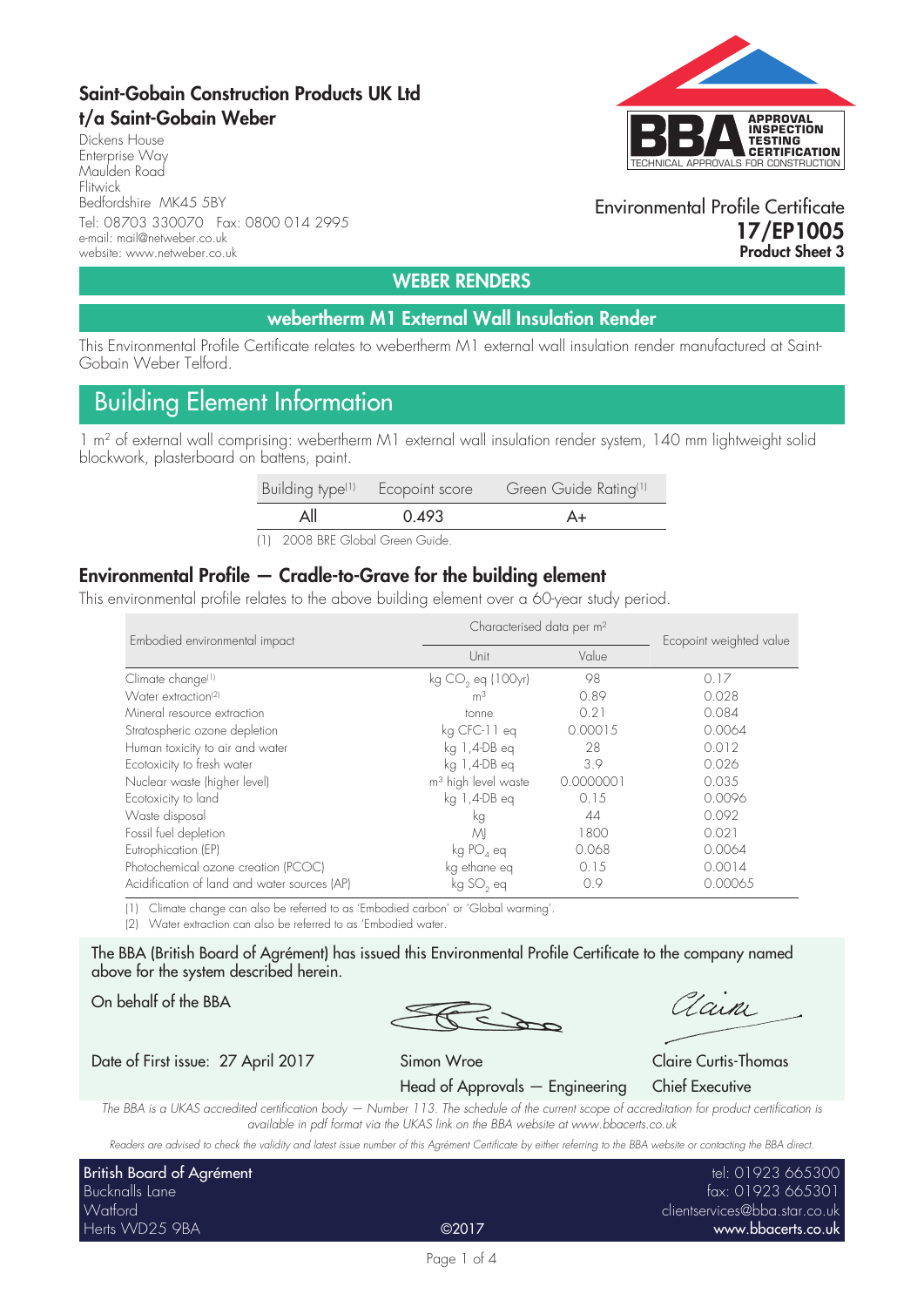# Product Information

# Environmental Profile — Cradle-to-Gate for the product

This environmental profile relates to webertherm M1 only, when used at a rate of 20 kg of product per m<sup>2</sup>.

| Embodied environmental impact                | Characterised data per m <sup>2</sup> |           | Ecopoint weighted value |
|----------------------------------------------|---------------------------------------|-----------|-------------------------|
|                                              | Unit                                  | Value     |                         |
| Climate change <sup>(1)</sup>                | kg $CO2$ eq (100yr)                   | 7.2       | 0.013                   |
| Water extraction <sup>(2)</sup>              | m <sup>3</sup>                        | 0.07      | 0.0022                  |
| Mineral resource extraction                  | tonne                                 | 0.022     | 0.0087                  |
| Stratospheric ozone depletion                | kg CFC-11 eq                          | 0.0000062 | 0.00026                 |
| Human toxicity to air and water              | kg 1,4-DB eg                          | 1.44      | 0.00062                 |
| Ecotoxicity to fresh water                   | kg 1,4-DB eq                          | 0.24      | 0.0015                  |
| Nuclear waste (higher level)                 | m <sup>3</sup> high level waste       | 6.8E-09   | 0.0023                  |
| Ecotoxicity to land                          | kg 1,4-DB eq                          | 0.0174    | 0.0011                  |
| Waste disposal                               | kg                                    | 1.48      | 0.0031                  |
| Fossil fuel depletion                        | ΜI                                    | 120       | 0.0014                  |
| Eutrophication (EP)                          | kg PO <sub>4</sub> eq                 | 0.0036    | 0.00034                 |
| Photochemical ozone creation (PCOC)          | kg ethane eq                          | 0.0056    | 0.000052                |
| Acidification of land and water sources (AP) | kg SO <sub>2</sub> eq                 | 0.038     | 0.000027                |
| Ecopoint score (Product)                     |                                       | 0.034     |                         |

(1) Climate change can also be referred to as 'Embodied carbon' or 'Global warming'.

(2) Water extraction can also be referred to as 'Embodied water.

# **Methodology**

This environmental profile has been calculated using the BBA Environmental Profile Methodology, under licence using 2008 BRE Global Environmental Profiles Methodology and underpinning databases.

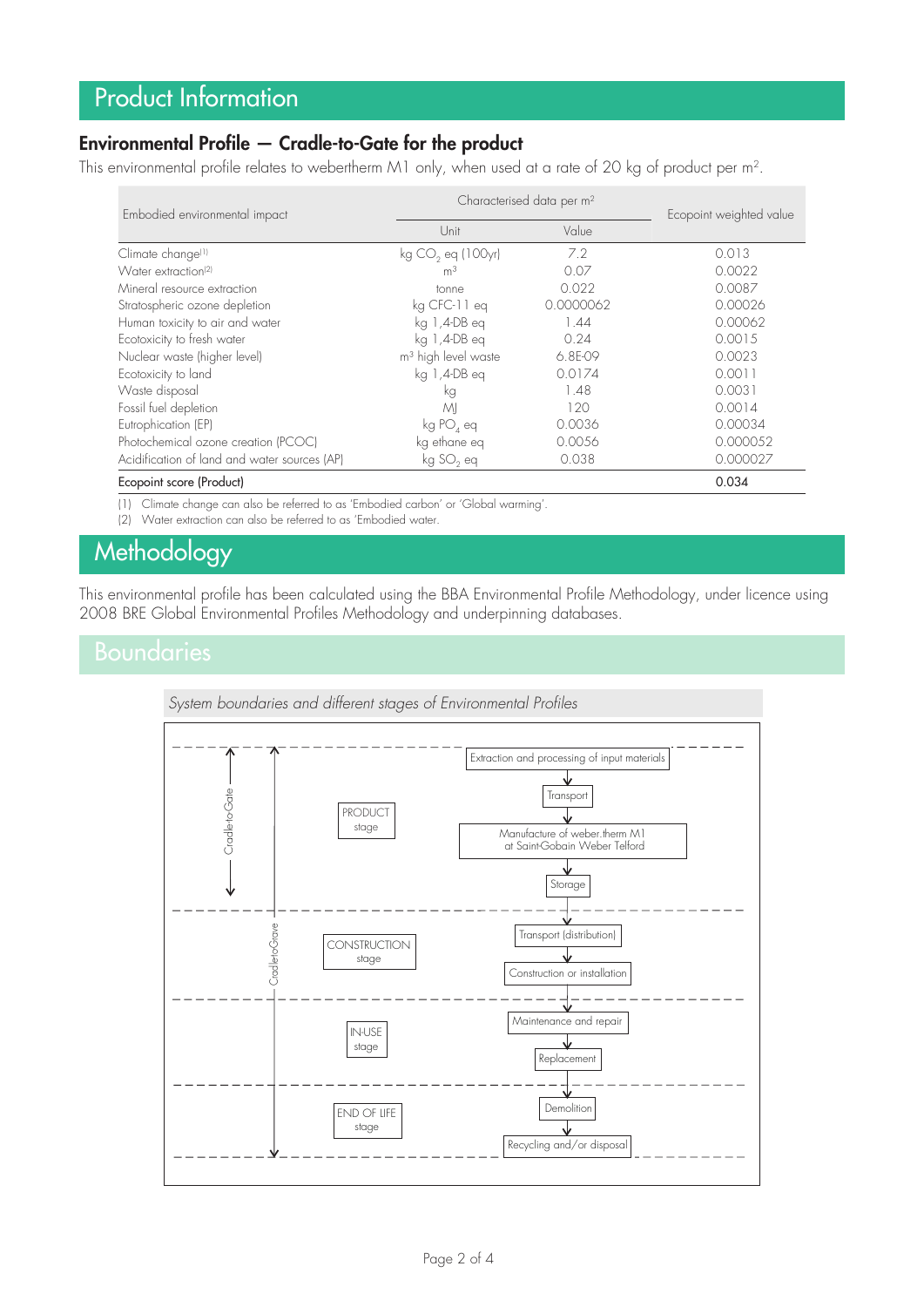Assumptions used as the basis for the calculations in this Certificate: Product range webertherm M1: Earth, White, Buff, Ivory, Beige, Cream, Pearl grey, Light beige, Sand, Stone grey, Brick red, Granite grey, Light blue, Azure blue, Sage green, Limestone, Mushroom, Rose, Graphite and Cornish. Site(s) Saint-Gobain Weber Telford, Shropshire TF7 4LP Functional unit 1 m<sup>2</sup> of external wall construction, to satisfy current building regulations, and a U value of 0.3 W·m–2·K–1 Building element webertherm M1 insulated polymeric render system, 140 mm lightweight solid blockwork with cement mortar plasterboard on battens, paint Application rate 20 kg of product per m<sup>2</sup> Service life of product 50 years, as per the 2008 BRE Global Green Guide. This may differ from the durability quoted in a BBA Certificate for the product due to the different methodologies and parameters employed. Ecopoint score Score for the overall environmental impact of a product within a building element based on the UK weighting system described in the 2008 BRE Global Green Guide and normalised to one Western European Citizen for one year.

Cradle-to-Gate data has been calculated using Certificate holder's data and has been verified by the BBA.

Cradle-to-Grave values have been modelled using a theoretical generic model approach for generic renders (BRE Global Green Guide 2008) including:

- Transport Gate-to-Installation site generic model for cementitious renders (Other building materials, BRE Global Green Guide 2008) for distribution within the UK (including transport from Northern Ireland to mainland UK)
- Installation plaster/render: rough cast render dry dashed/wet dashed 8.3% wastage model (BRE Global Green Guide 2008)
- Maintenance no maintenance model has been used.
- End of life  $-$  generic end-of-life disposal route model for the percentage of material sent to each disposal route (landfill, incineration, recycling and reuse) for concrete from construction, demolition and refurbishment (BRE Global Green Guide 2008)
- Service life  $-50$  years, BRE Global Green Guide 2008.

### BBA Certificate

webertherm XP has been awarded BBA Certificate 09/4670 (pdf can be viewed on www.bbacerts.co.uk)

### Environmental Management System (EMS) / ISO 14001

The environmental management systems for Saint-Gobain Construction Products UK Ltd, Telford, Shropshire TF7 4LP, have been assessed and registered as meeting the requirements of BS EN ISO 14001 : 2004 by BSI under Certificate No EMS641233.

### Quality Management System (QMS) / ISO 9001

The quality management systems for Saint-Gobain Construction Products UK Ltd, Telford, Shropshire TF7 4LP, have been assessed and registered as meeting the requirements of BS EN ISO 9001: 2000 by BSI under Certificate No FM641234